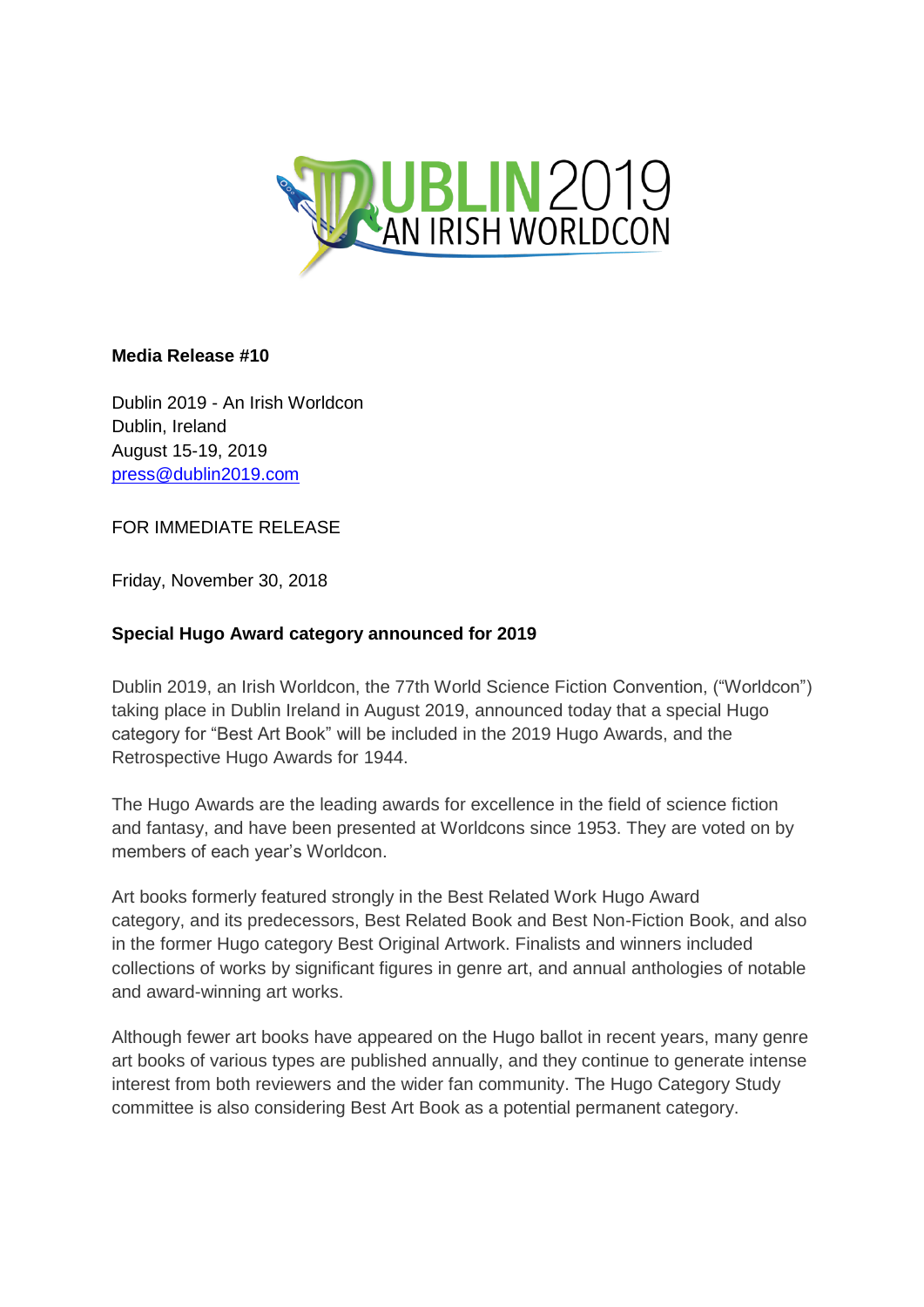"The Hugo Awards encourage and appreciate the creation of great SF&F genre work, whether in prose, dramatized or visual form," said Vincent Docherty, WSFS Division Head for the convention. "Dublin 2019 is pleased to honour the ongoing contributions made by artists to the field of science fiction and fantasy in what will be the 80<sup>th</sup> anniversary of the first Worldcon – whose sole Guest of Honour was artist Frank R. Paul."

An eligible work for this special Hugo award is any art book in the field of science fiction, fantasy, or fandom, appearing for the first time during the previous calendar year or which has been substantially modified during the previous calendar year, and which is not eligible in Best Graphic Story.

More than 4300 people have already registered for Dublin 2019, which will be held from August 15 to August 19 at the Convention Centre Dublin and other locations around the city (Worldcon Fringe). At least 700 of those registered say they will be attending Worldcon for the first time.

Other activities will include the spectacular Masquerade costume display, author readings and autograph sessions, feature films and videos, academic presentations, and panel discussions on speculative literature and other media, many involving fans and audience.

Guests of Honour for Dublin 2019 include screenwriter and Hugo winner Ian McDonald, as well as YA author Diane Duane and game designer Steve Jackson (Melee, Chaos Machine, Munchkin) and editor Ginjer Buchanan. Science Guest of Honour will be Dame Jocelyn Bell Burnell, who discovered radio pulsars in 1967 as a postgraduate student. Bill and Mary Burns will be fan Guests of Honour.

More information and membership registration for Dublin 2019 are available at [https://dublin2019.com.](https://dublin2019.com/) Follow us on Twitter at [@dublin2019.](https://twitter.com/dublin2019?lang=en)

More information on the Hugo Awards is available at http://www.thehugoawards.org/.

To subscribe or unsubscribe to media releases, complete the form at <https://dublin2019.com/press>or write to [press@dublin2019.com.](mailto:press@dublin2019.com)

## **FNDS**

The World Science Fiction Convention (Worldcon) is a five-day event that has been held annually since 1939 (apart from a four-year break during the Second World War). Dublin 2019 is the Worldcon's first visit to the Republic of Ireland and the eleventh visit to Europe as a whole. For more information, see [www.dublin2019.com.](file:///J:/yy%20Dublin%202019/www.dublin2019.com)

"World Science Fiction Society", "WSFS", "World Science Fiction Convention", "Worldcon", "NASFiC" "Hugo Award", the Hugo Award Logo, and the distinctive design